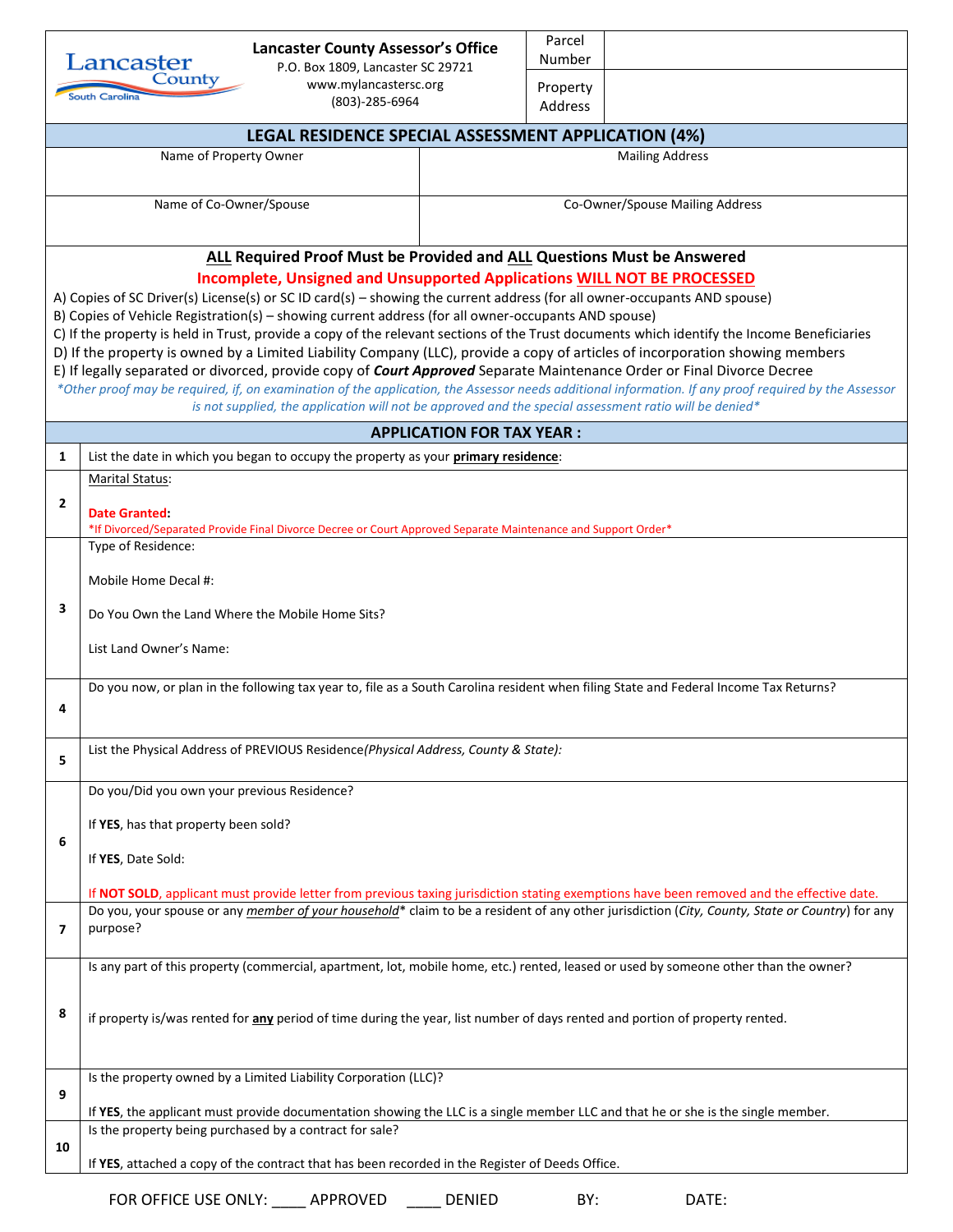You *may not* receive any further notification if your application is approved for the 4% ratio. If approved, the 4% ratio will reflect the assessment ratio on your bill. If your application is not approved by the time the bill is due, pay the bill and a refund will be issued if the application is approved. If your application is denied or removed for any reason you *will* receive a notice reflecting the denial or removal.

| Section 12-43-220(c)(1) of the South Carolina Code of Laws requires that the applicant(s) sign the following statement: "Under the penalty of          |  |  |  |  |  |  |
|--------------------------------------------------------------------------------------------------------------------------------------------------------|--|--|--|--|--|--|
| perjury, I certify that: (A) the residence which is the subject of this application is my legal residence and where I am domiciled at the time of this |  |  |  |  |  |  |
| application and that neither I, nor any member of my household*, claim to be a legal resident of a jurisdiction other than South Carolina for any      |  |  |  |  |  |  |
| purpose; and (B) that neither I, nor a member of my household*, claim the special assessment ratio allowed by this section on another residence."      |  |  |  |  |  |  |
| (iii) For purpose of sub item (ii)(B) of this item, member of household* means: (A) the owner-occupants spouse, except when that spouse is legally     |  |  |  |  |  |  |
| separated from the owner-occupant; and (B)any child under the age of eighteen years of the owner-occupant claimed or eligible to be claimed as a       |  |  |  |  |  |  |
| dependent on the owner-occupant's federal income tax return. IF A PERSON SIGN THE CERTIFICATION, OBTAINS THE 4% ASSESSMENT RATIO AND                   |  |  |  |  |  |  |
| IS THEREAFTER FOUND NOT ELIGIBLE OR THEREAFTER LOSES ELIGIBILTY AND FAILS TO NOTIFY ASSESSOR WITHIN 6 MONTHS, A PENALTY MAY BE                         |  |  |  |  |  |  |
| <b>IMPOSED</b>                                                                                                                                         |  |  |  |  |  |  |
|                                                                                                                                                        |  |  |  |  |  |  |

| <b>Print Name of Owner-Occupant</b>  | <b>Signature of Owner-Occupant</b>  | <b>Date</b> | Phone # |
|--------------------------------------|-------------------------------------|-------------|---------|
|                                      |                                     |             |         |
|                                      |                                     |             |         |
| <b>Print Name of Co-Owner/Spouse</b> | <b>Signature of Co-Owner/Spouse</b> | <b>Date</b> | Phone # |
|                                      |                                     |             |         |
|                                      |                                     |             |         |

|            | <b>Owner Information</b> | <b>Owner Information</b> |  |  |
|------------|--------------------------|--------------------------|--|--|
| Print      |                          | Print                    |  |  |
| Name:      |                          | Name:                    |  |  |
| SSN:       |                          | SSN:                     |  |  |
| Email      |                          | Email                    |  |  |
| Address:   |                          | Address:                 |  |  |
| Relation   |                          | Relation                 |  |  |
| To Owner:  |                          | To Owner:                |  |  |
| Signature: |                          | Signature:               |  |  |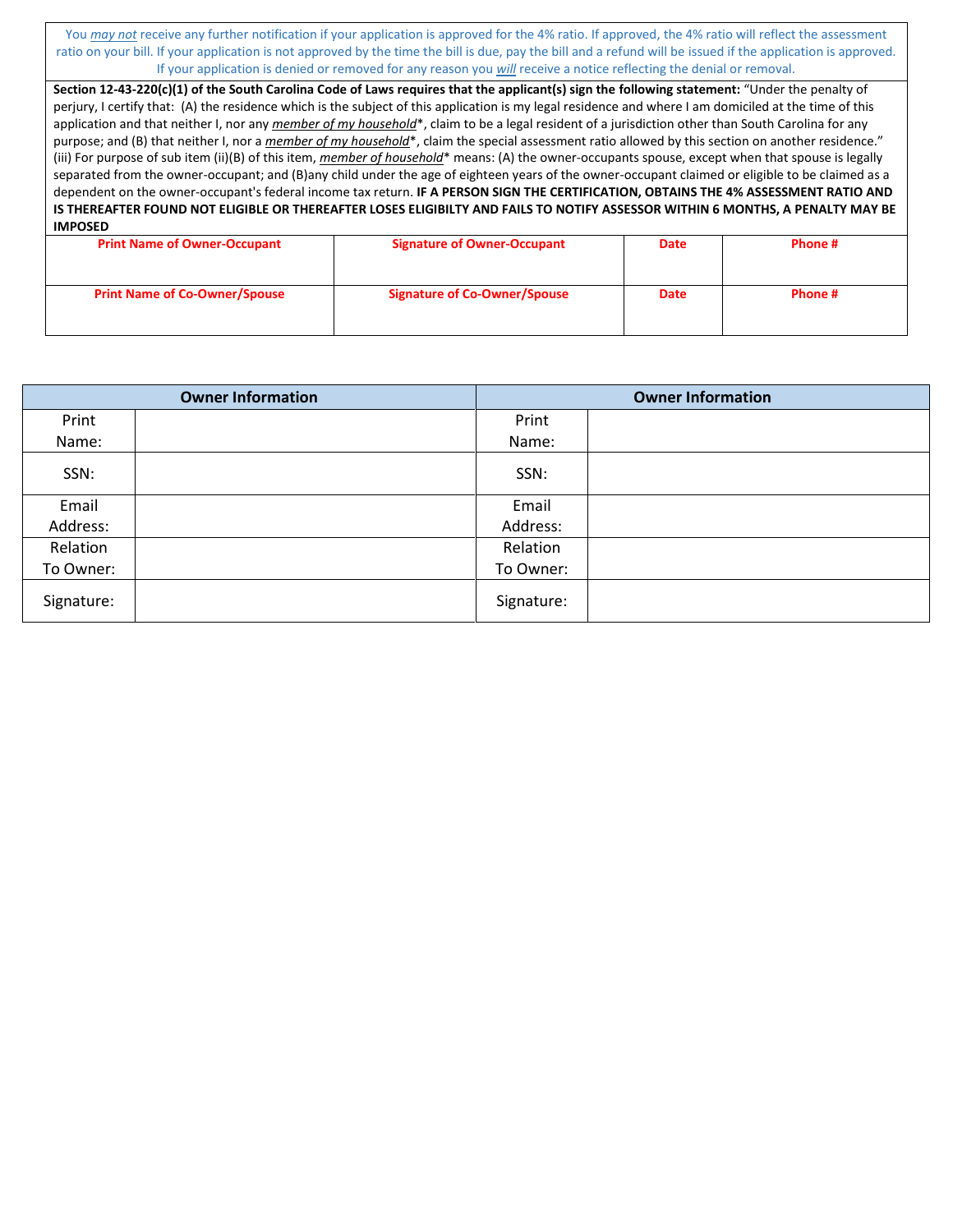**SECTION 12-43-220.** Classifications shall be equal and uniform; particular classifications and assessment ratios; procedures for claiming certain classifications; roll-back taxes.

(c)(1) The legal residence and not more than five acres contiguous thereto, when owned totally or in part in fee or by life estate and occupied by the owner of the interest, and additional dwellings located on the same property and occupied by immediate family members of the owner of the interest, are taxed on an assessment equal to four percent of the fair market value of the property. If residential real property is held in trust and the income beneficiary of the trust occupies the property as a residence, then the assessment ratio allowed by this item applies if the trustee certifies to the assessor that the property is occupied as a residence by the income beneficiary of the trust. When the legal residence is located on leased or rented property and the residence is owned and occupied by the owner of a residence on leased property, even though at the end of the lease period the lessor becomes the owner of the residence, the assessment for the residence is at the same ratio as provided in this item. If the lessee of property upon which he has located his legal residence is liable for taxes on the leased property, then the property upon which he is liable for taxes, not to exceed five acres contiguous to his legal residence, must be assessed at the same ratio provided in this item. If this property has located on it any rented mobile homes or residences which are rented or any business for profit, this four percent value does not apply to those businesses or rental properties. However, if the person claiming the four percent assessment ratio resides in the mobile home or single family residence and only rents a portion of the mobile home or single family residence to another individual as a residence, the foregoing provision does not apply and the four percent assessment ratio must be applied to the entire mobile home or single family residence. For purposes of the assessment ratio allowed pursuant to this item, a residence does not qualify as a legal residence unless the residence is determined to be the domicile of the owner-applicant.

(2)(i) To qualify for the special property tax assessment ratio allowed by this item, the owner-occupant must have actually owned and occupied the residence as his legal residence and been domiciled at that address for some period during the applicable tax year. A residence which has been qualified as a legal residence for any part of the year is entitled to the four percent assessment ratio provided in this item for the entire year, for the exemption from property taxes levied for school operations pursuant to Section 12-37-251 for the entire year, and for the homestead exemption under Section 12-37-250, if otherwise eligible, for the entire year.

(ii) This item does not apply unless the owner of the property or the owner's agent applies for the four percent assessment ratio before the first penalty date for the payment of taxes for the tax year for which the owner first claims eligibility for this assessment ratio. In the application the owner or his agent shall provide all information required in the application, and shall certify to the following statement: *See Front Page*

(iv) In addition to the certification, the burden of proof for eligibility for the four percent assessment ratio is on the owner-occupant and the applicant must<br>provide proof the assessor requires including, but not limite

- (A) a copy of the owner-occupant's most recently filed South Carolina individual income tax return;
- (B) copies of South Carolina motor vehicle registrations for all motor vehicles registered in the name of the owner-occupant;
- (C) other proof required by the assessor necessary to determine eligibility for the assessment ratio allowed by this item.

If the owner or the owner's agent has made a proper certificate as required pursuant to this subitem and the owner is otherwise eligible, the owner is deemed to have met the burden of proof and is allowed the four percent assessment ratio allowed by this item, if the residence that is the subject of the application is not rented for more than seventy-two days in a calendar year. For purposes of determining eligibility, rental income, and residency, the assessor annually may require a copy of applicable portions of the owner's federal and state tax returns, as well as the Schedule E from the applicant's federal return for the applicable tax year.

If the assessor determines the owner-occupant ineligible, the six percent property tax assessment ratio applies and the owner-occupant may appeal the classification as provided in Chapter 60 of this title.

(vi) No further applications are necessary from the current owner while the property for which the initial application was made continues to meet the eligibility requirements. If a change in ownership or use occurs, the owner who had qualified for the special assessment ratio allowed by this section shall notify the assessor of the change in classification within six months of the change. Another application is required by the new owner to qualify the residence for future years for the four percent assessment ratio allowed by this section.

*(vii) If a person signs the certification, obtains the four percent assessment ratio, and is thereafter found not eligible, or thereafter loses eligibility and fails to notify the assessor within six months, a penalty is imposed equal to one hundred percent of the tax paid, plus interest on that amount at the rate of one-half of one percent a month, but in no case less than thirty dollars nor more than the current year's taxes. This penalty and any interest are considered ad valorem taxes due on the property for purposes of collection and enforcement.*

(3) Notwithstanding any other provision of law, a taxpayer may apply for a refund of property taxes overpaid because the property was eligible for the legal<br>residence assessment ratio. The application must be made in accor was in fact his legal residence and where he was domiciled. A county council, by ordinance, may allow refunds for the county government portion of property taxes for such additional past years as it determines advisable.

(5) To qualify for the four percent assessment ratio, the owner-occupant of a legal residence that is being purchased under a contract for sale or a bond for title must record the contract for sale or the bond for title in the office of the register of mesne conveyances or the clerk of court in those counties where the office of the register of mesne conveyances has been abolished.

For purposes of this subsection, a contract for sale or a bond for title is the sale of real property by a seller, who finances the sale and retains title to the property solely as security for the debt.

(8)(i) For ownership interests in residential property created by deed if the interest in the property has not already transferred by operation of law, when the individual claiming the special four percent assessment ratio allowed by this item has an ownership interest in the residence that is less than fifty percent ownership in fee simple, then the value of the residence allowed the special four percent assessment ratio is a percentage of that value equal to the individual's ownership interest in the residence, but not less than the amount provided pursuant to subitem (4) of this item. This subitem (8) does not apply in the case of a residence otherwise eligible for the special four percent assessment ratio when occupied jointly by a married couple or which remains occupied<br>by a spouse legally separated from a spouse who has abandoned the a fraction of the value of residence, then the exemption allowed pursuant to Section 12-37-220(B)(47) applies only to value attributable to the taxpayer's ownership interest.